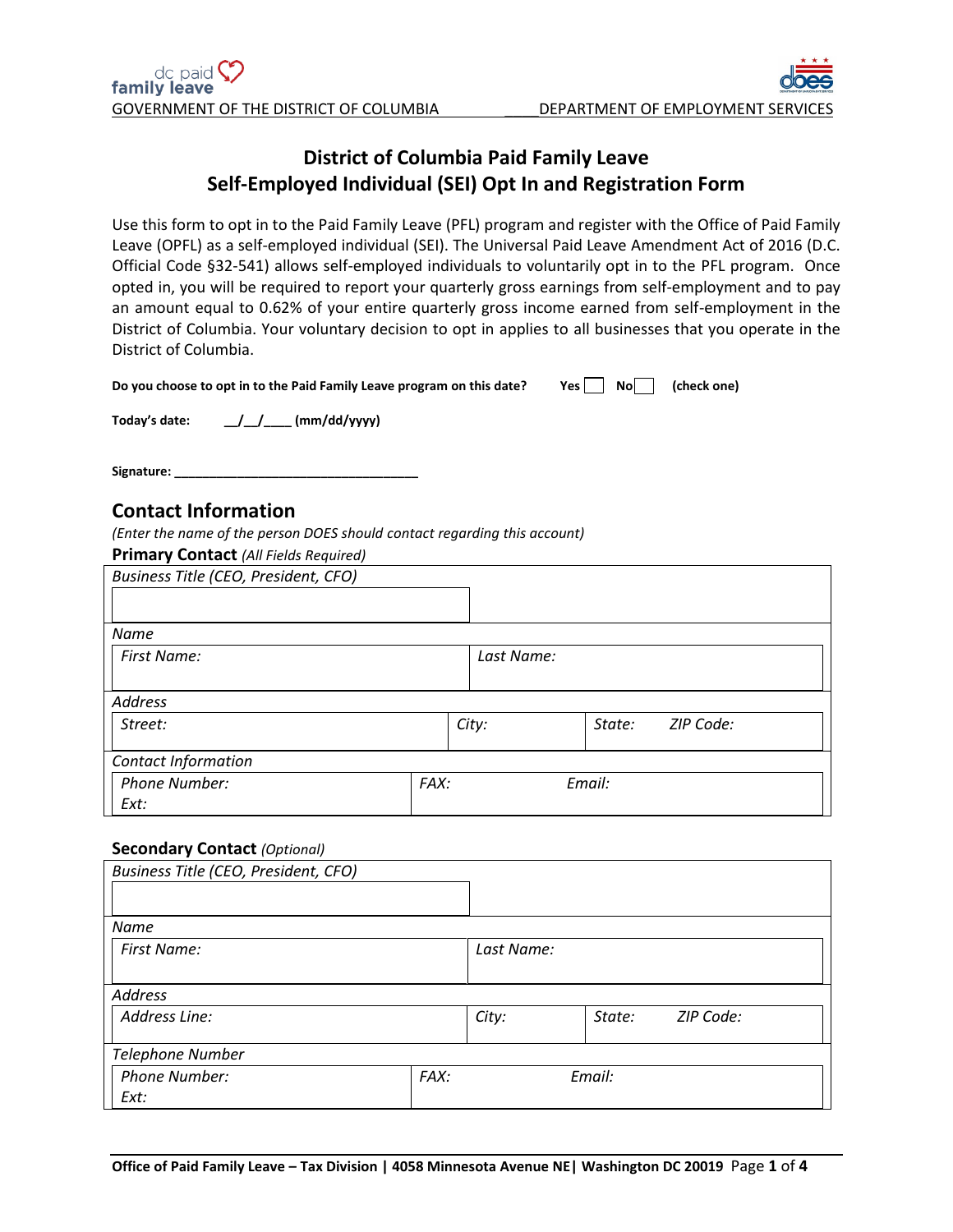## **Business Information**

*Federal Employment Identification Number (Optional) FEIN:* 

*What was the date on which you first received self-employment income for your current business that was required to be reported as self-employment income to the IRS? (Required) Date (MM/DD/YYYY):* 

*Business Entity Type (e.g., Sole Proprietor, Partnership, LLC (Sole Proprietor), LLC (Partnership), LLC (other), S Corporation, Joint Venture, Other) (Required)*

| <b>Employer Information</b>                    |                                            |
|------------------------------------------------|--------------------------------------------|
| Legal Entity Name (Required):                  | Trade or DBA Name (Optional):              |
|                                                |                                            |
| Formation/Incorporation Information (Required) |                                            |
| The date when the business was formed or       | The state where the business was formed or |
| incorporated                                   | incorporated                               |
| Date (MM/DD/YYYY):                             | State:                                     |
|                                                |                                            |

## **Business Address**

|                                                                                                   |      |       | Location Address - Enter address where work is performed in Washington, DC. The address cannot |  |  |
|---------------------------------------------------------------------------------------------------|------|-------|------------------------------------------------------------------------------------------------|--|--|
| be a post office box. If you perform work at multiple addresses, you may enter the location where |      |       |                                                                                                |  |  |
| most of the work is performed or your place of residence. (Required)                              |      |       |                                                                                                |  |  |
| Street:                                                                                           |      | City: | State:<br>ZIP Code:                                                                            |  |  |
| Telephone Number                                                                                  |      |       |                                                                                                |  |  |
| <b>Phone Number:</b>                                                                              | Ext: | FAX:  | Email:                                                                                         |  |  |
| Legal Address - Enter the legal address of the business, if different from above (Optional)       |      |       |                                                                                                |  |  |
| Street:                                                                                           |      | City: | State:<br>ZIP Code:                                                                            |  |  |
| Telephone Number                                                                                  |      |       |                                                                                                |  |  |
| <b>Phone Number:</b>                                                                              | Ext: | FAX:  | Email:                                                                                         |  |  |
| Mailing Address - Enter the mailing address of the business, if different from above (Optional)   |      |       |                                                                                                |  |  |
| Street:                                                                                           |      | City: | State:<br>ZIP Code:                                                                            |  |  |
| Telephone Number                                                                                  |      |       |                                                                                                |  |  |
| Phone Number:                                                                                     | Ext: | FAX:  | Fmail:                                                                                         |  |  |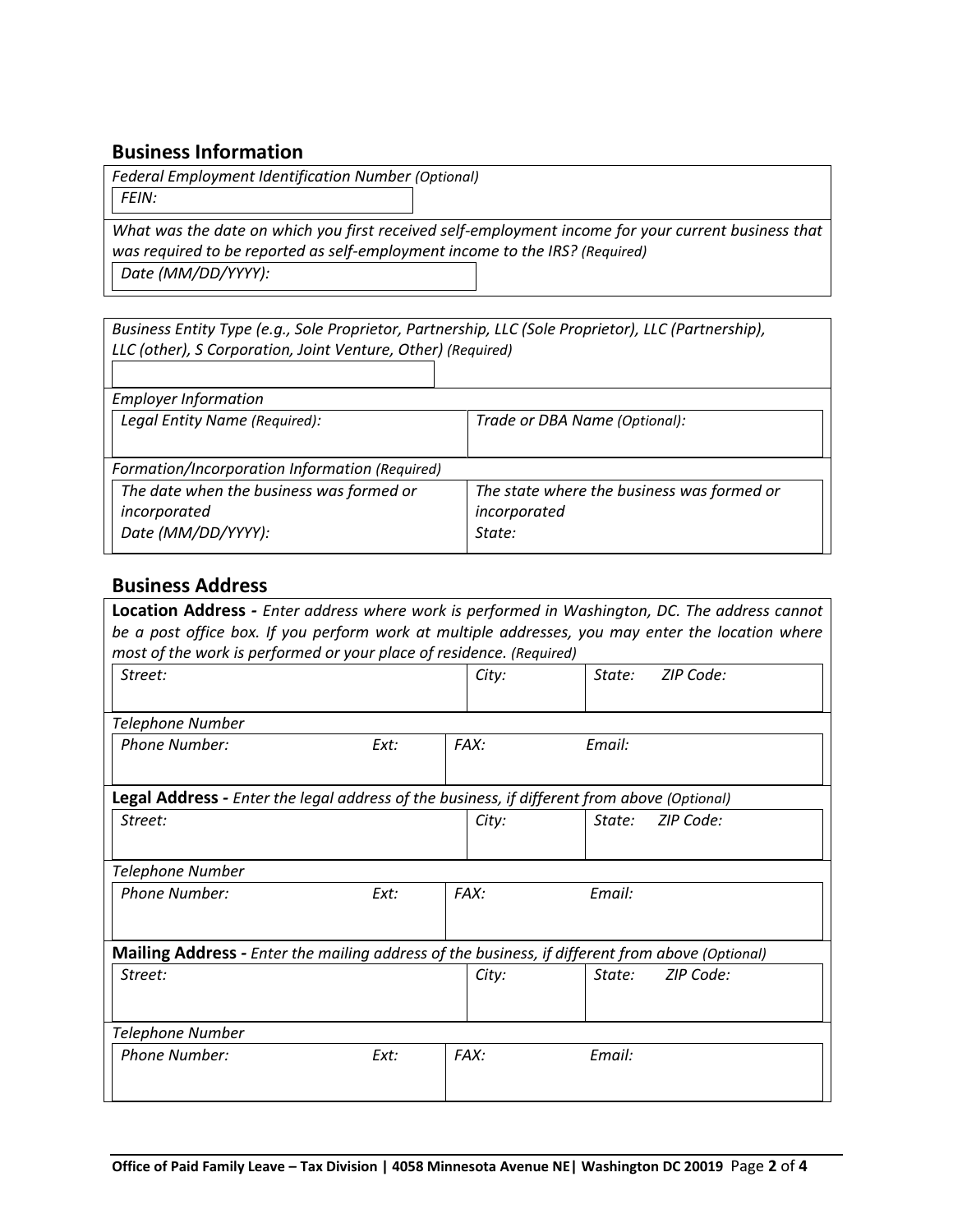# **NAICS Classification** *(Required)*

| NAICS Code:                                                                                                                                                                               |
|-------------------------------------------------------------------------------------------------------------------------------------------------------------------------------------------|
|                                                                                                                                                                                           |
| If you need help with this process, contact the Labor Market Research and Information (LMRI) office                                                                                       |
| for assistance 202-671-1633                                                                                                                                                               |
| Number of business locations (can be zero) currently operating in the District of Columbia (Required):                                                                                    |
|                                                                                                                                                                                           |
| Describe in detail your business activity and/or major source of sales that generate sales and use tax;<br>specify the product manufactured and/or sold or the type of service performed. |
|                                                                                                                                                                                           |
|                                                                                                                                                                                           |
|                                                                                                                                                                                           |
|                                                                                                                                                                                           |

# **Owner/Officer Information** *(Required)*

*If you are a self-employed individual, in business only for yourself, provide your "Owner Type" (this is often but not always sole proprietor for self-employed individuals).* 

| <b>Owner Type:</b> (ex., Sole Proprietor, Principal Officer, Partner)                    |                   |                 |                              |           |  |  |
|------------------------------------------------------------------------------------------|-------------------|-----------------|------------------------------|-----------|--|--|
| <b>Name</b>                                                                              |                   |                 |                              |           |  |  |
| <b>First Name:</b>                                                                       |                   | Last Name:      |                              |           |  |  |
| Social Security Number: (Required)                                                       |                   | Middle Initial: |                              |           |  |  |
| Business Title: (CEO, CFO, CIO, COO, Director, President)                                |                   |                 |                              |           |  |  |
| Percentage of Ownership                                                                  | Date of Ownership |                 | <b>End Date of Ownership</b> |           |  |  |
|                                                                                          | DD/MM/YYYY:       |                 | DD/MM/YYYY:                  |           |  |  |
| Is the Owner or Officer compensated for their services? Yes $\Box$ No $\Box$ (check one) |                   |                 |                              |           |  |  |
| <b>Address</b>                                                                           |                   |                 |                              |           |  |  |
| Address Line:                                                                            |                   | City:           | State:                       | ZIP Code: |  |  |
| <b>Telephone Number</b>                                                                  |                   |                 |                              |           |  |  |
| <b>Phone Number:</b>                                                                     | Ext:              | FAX:            | Email:                       |           |  |  |